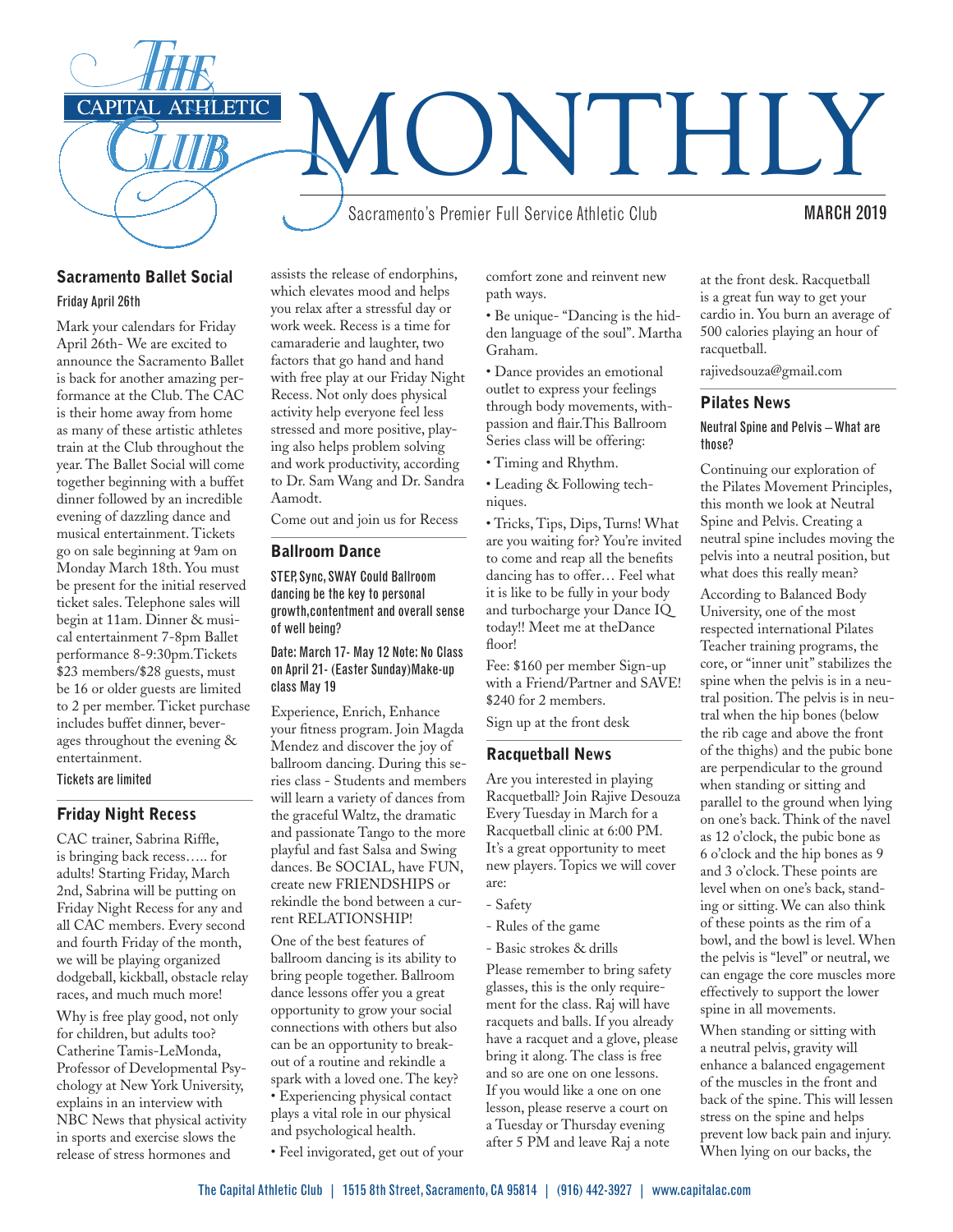#### CLUB NEWS 2000 FOR THE NEWS 2000 FOR THE NEWS 2000 FOR THE NEWS 2000 FOR THE NEWS 2000 FOR THE NEWS 2000 FOR THE NEWS 2000 FOR THE NEWS 2000 FOR THE NEWS 2000 FOR THE NEWS 2000 FOR THE NEWS 2000 FOR THE NEWS 2000 FOR THE N CLUB NEWS

pelvis tends to tilt back towards the rib cage and moving into a true neutral position can cause tight lower back muscles. We want to get as close to neutral as possible, but ensure we engage the abdominals and lower back muscles in a balanced way.

We can find our own neutral pelvis by placing the heels of the hands on our hip bones and the finger tips on the pubic bone. If the finger tips are "lower" (when on our backs) or "behind" the heels of the hands, the pelvis is tilted "forward" (the bum is sticking out a bit), if the finger tips are "higher" or "in front" of the heels of the hands, the pelvis is tilted back (the bum is tucked under a bit). When standing or sitting, gently tilt the pelvis forward and back to find the place in between the two. When lying on the mat, the pelvis will naturally tilt back a bit because of the tailbone. This should feel comfortable and should not feel as if we're pressing the lower back into the mat. There may be a very small space between the mat and the curve of the lower back.

## Pelvic Clocking – how to find your neutral position:

Lie on your back with knees bent and feet on the floor. Imagine your tailbone as the face of a clock. Gently tilt the pelvis in the direction of the hours on the clock – Tilt to 12, then 6, then 9, then 3 and so on until you are balanced on the center of the tailbone and feel equal effort in the hips, abdominals and lower back muscles. For those with lower back injuries or issues, modifications are provided in class to keep your back healthy and strong!

# Pilates Studio class changes in March:

Wednesdays, 5:30pm Reformer 2 with Stefanie is changing to 5:20pm – 6:20pm Tower Circuit beginning March 6th.

Reformer Demo class is Saturday, March 23rd at 11:00am in the Pilates Studio! Sign up at the front desk. Interested in the

Pilates Studio program? Contact Sabin Morris at smorris@ capitalac.com.

# Advocare available at the pro shop;

Spark - Source of Energy with vitamins Rehydrate - Electrolyte Replacement drink with vitamins

Slam - A high powered portable and quick source of energy

# Training News

## Benefits only a personal trainer can provide

Improve Your Mental Health - It has long been known that physical exercise can help with mental health issues such as depression, and that it is a recommended part of treatment by many medical health professionals. Having a Personal Trainer to help with your exercise plan when you suffer from mental health problems can help with motivation, with choosing the right exercises to release the most endorphins, and also just to have another shoulder to lean on.

## Which leads us to our next point...

They're An Unofficial Therapist - Let's be honest, most of the time when exercising with your Personal Trainer you will be telling them about your week, how work is going, and what's wrong with your life at the time. This is normal! A Personal Trainer is there to help with your fitness goals, yes, but they're also there to help improve your overall wellbeing. They care about how stressed you are, because that will impact how motivated you are in your sessions. They care if you're unhappy in a relationship, as this could result in eating unhealthily.

There are myriad ways in which having a Personal Trainer can be like having an unofficial therapist.

They Help You Form Good Habits - It can take weeks to form good habits, and even longer to break bad ones - and trying to do it on your own is hard work. Having a Personal Trainer is like having

a good angel on your shoulder encouraging you in the right direction. They can help to argue with the bad angel in your head, and keep you on track to achieve your fitness goals.

They Challenge You -Are you getting bored with your fitness routine? Have you progressed beyond the exercises you know and have plateaued in your fitness? A Personal Trainer is what you need to take you to the next level, and continuously challenge your abilities. Don't think you can lift that medicine ball? Positive you won't fit back into your favourite dress? Doubt you'll be able to compete in a charity run next year? A Personal Trainer is your life coach, nutrition guide and encourager all in one, and without them your fitness goals are that much harder to achieve. So what are you waiting for? Find a professional Personal Trainer today to help achieve your fitness goals.

## 3. They Can Help With Your Unique

Requirements - Everybody is different, and that means everyone's abilities and requirements are different when it comes to exercise. This could be anything from having an old injury that requires special exercises to having a phobia that may impact on where or how you workout. For example, if you have an old knee injury that required surgery, but since then you haven't done anything

to rebuild the muscles or improve mobility, then you are going to need different exercises and goals than an athlete who is training to run a marathon. This is where a Personal Trainers experience can make a huge difference to your training program.

It's Educational - One of the primary reasons that someone should have a Personal Trainer is that they are trained in teaching others how to exercise. And while exercise in itself is only a part of fitness, with nutrition and lifestyle playing an essential role in the overall picture if you don't get exercise right then you will never achieve your goals.

The importance of education when exercising is important for two primary reasons:

1) If you don't know which exercises are most effective for the goals you have, you are unlikely to achieve those goals.

2) Education when performing exercises is essential in reducing the risk of injury. Many people every year are seriously injured by performing exercises they have not received training for, and this can impact their health and fitness for a long time. Having someone trained in how to execute certain tasks will greatly reduce the level of risk and increase the effectiveness of your fitness routine.

*Continued on the next page...*

## Brian, Janis, Andrew, and Rico Massage Department

#### Love is great… and so is a good massage!

In their iconic song from 1967, the Beatles proclaimed "All you need is love". We think we can all agree on that.

Love is great and so is a good massage! Over the last several months we've considered the reasons why people aren't including massage as part of their healthy lifestyles and fitness programs. In each instance, we contrasted the reasons with the many benefits massage therapy offers including, but not limited to: Massage can help you feel better, perform better, rehab quicker, feel calmer and help reconnect your mind with your body. All good stuff, yes? Of course.

The bottom line is simple and clear: massage is good for you. So roll the dice, contact the front desk to schedule your appointment and, to paraphrase the late, great John Lennon, "give massage a chance", you'll be glad you did.

Cheerio~ Brian, Rico and Andrew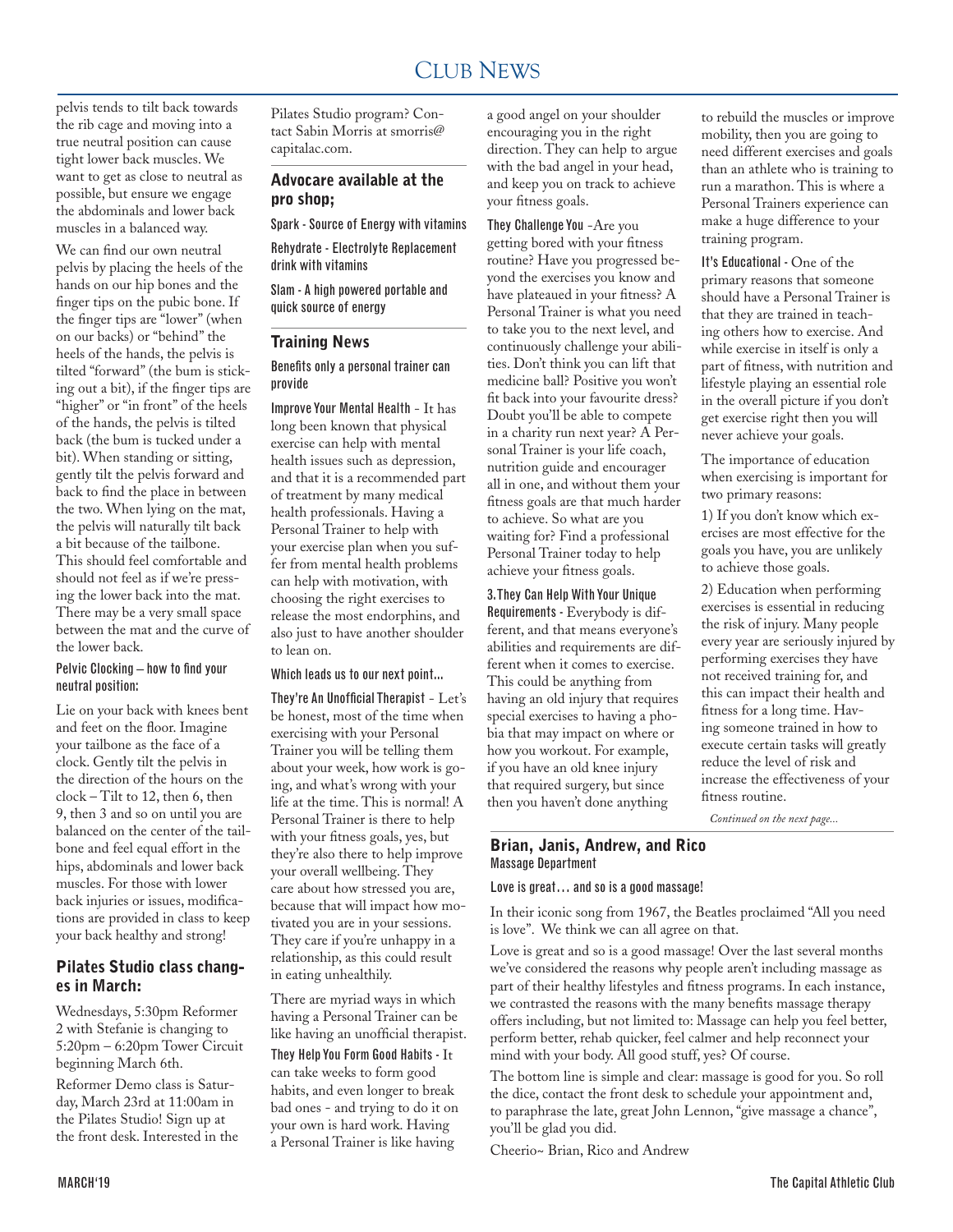# DEPARTMENT NEWS

## Rick Leonard General Manager

• We are pleased to announce that the Sacramento Ballet will be performing at the Club on Friday, April 26th. You must be present at the Club to purchase your reserved seating which begins at 9am March 18. Telephone sales begin March 18 at 11am. Tickets will



include buffet dinner, musical entertainment and an outstanding performance by the Sacramento Ballet. Tickets are limited and I am sure will sell out.

- When using the swimming pool or Jacuzzi please thoroughly dry off before accessing the vinyl stairways to help prevent slip hazards.
- Just a reminder that we have a meeting room available for your use, "Free of charge". You are allowed one standing reservation at a time and guests must use street parking.
- Your success is our success. To help you succeed. We offer free personal training appointments to help get you back on track or refresh your fitness program. We have a wide variety of programs/ activities and equipment to help get you or to keep you motivated.Contact a fitness trainer for more information.

# Jonna Edwinson

Group Fitness Director

• Sunday Pop-Up Cycle classes with Rich were a HUGE success last month. Be on the look out for more of these classes this month.



- Friday 5:30pm Yoga has been cancelled due to low attendance. We are currently seeking a different day/time for this format.
- Tuesday 10am Slow stretch with Robert has changed times to: 9-10am. We look forward to seeing you at this earlier time slot.
- The Monday 9am Pilot Power Pump class will be held all through March. Join us, if interested in seeing this new time on the schedule.
- Tuesday evening Zumba with Magda is a fun way to get your cardio in, class is offered from 6:30-7:30pm. Magda is also a professional ballroom dancer and will be offering private and small group ballroom lessons starting this month through our personal training department.
- NO gum in class please. For the safety of our students, we ask that you please refrain from chewing gum in any of our classes.
- Join Heather on Saturday, March 23rd for a beginner Yoga workshop for those interested in learning the basic fundamentals of a yoga classes. Class will be held upstairs in studio 1 from 12- 1:30pm Please sign up at the front desk.

# Brooke McManus

Membership

• Love The Club? Motivate your co-workers to practice healthy habits! CAC Membership invites you to open a Corporate Account for your business office! New Corporate Business accounts provide a Zero Enrollment Special + a Corporate Dues Discount for employees that



join the Club! Contact Brooke McManus in our Marketing and Membership Department to pick up some complimentary passes for your office! \*Already part of a CAC Corp account? Now is the time to refer your co-workers who receive the same discount and you will receive a Referral Credit!

Refer a friend, family member, or co-worker to help keep them on track for their New Year's Resolution and receive a \$50 Referral Credit for referring a new member to the Club! It's a WIN-WIN! Please contact Tom and Brooke in our membership department for the current enrollment special!

# John O'Sullivan

Athletic Director, Newsletter Editor

# josullivan@capitalac.com

• 'Convince yourself everyday that you are worthy of a good life. Let go of stress, breathe. Stay positive, all is well." - Germany Kent



Fee based personal training is available if you want to reach your goals faster, more effectively or even add to the list of goals you have.

# Morgan Merrill Beauty Esthetician

It's my birthday month and for my birthday I am offering brand new services!

## Collagen Induction Therapy (aka Microneedling) AND Dermalplaning!



Collagen Induction Therapy is a minimally invasive

skin-rejuvenation procedure. The mechanical action of the needle puncture the skin and create a controlled wound at a specific depth. Each puncture creates a channel that triggers the bodies natural healing process to fill these micro wounds by producing new collagen and elastin in the papillary dermis. Improve wrinkles, minimize pore size and induce skin tightening.

•Stimulate collagen production which promotes rejuvenation.

- •Improve surgical, traumatic, burn and acne scars.
- •Hyperpigmentation (brown spots and melasma).

•It may also improve stretch marks.

Dermalplanning is a physical method of exfoliation that removes dead skin and peach fuzz. The skin is left, smooth and exfoliated with no downtime! Great for anyone who is contraindicated for chemical exfoliation. This is also a great hair removal process with no redness or irritation!

This month I am combining both of my favorite services together!!! This is the ultimate in skin care rejuvenation!

Receive both services for only \$200!! That is a \$105 savings!

Don't know what to get that hard to shop for person in your life? MM Beauty offers gift certificates! Contact Morgan at 916-520-9310 to purchase or by email at morganmerrillbeauty@gmail.com. Morgan is available by appointment and is now available with more hours for

your convenience! Contact her today!

# Capital Cutters

• Contact Michelle (916-812-2352), Linda (916-479-3709), Veronica (916-256-6738), or Jennifer (916-430-9484) today to set up an appointment.